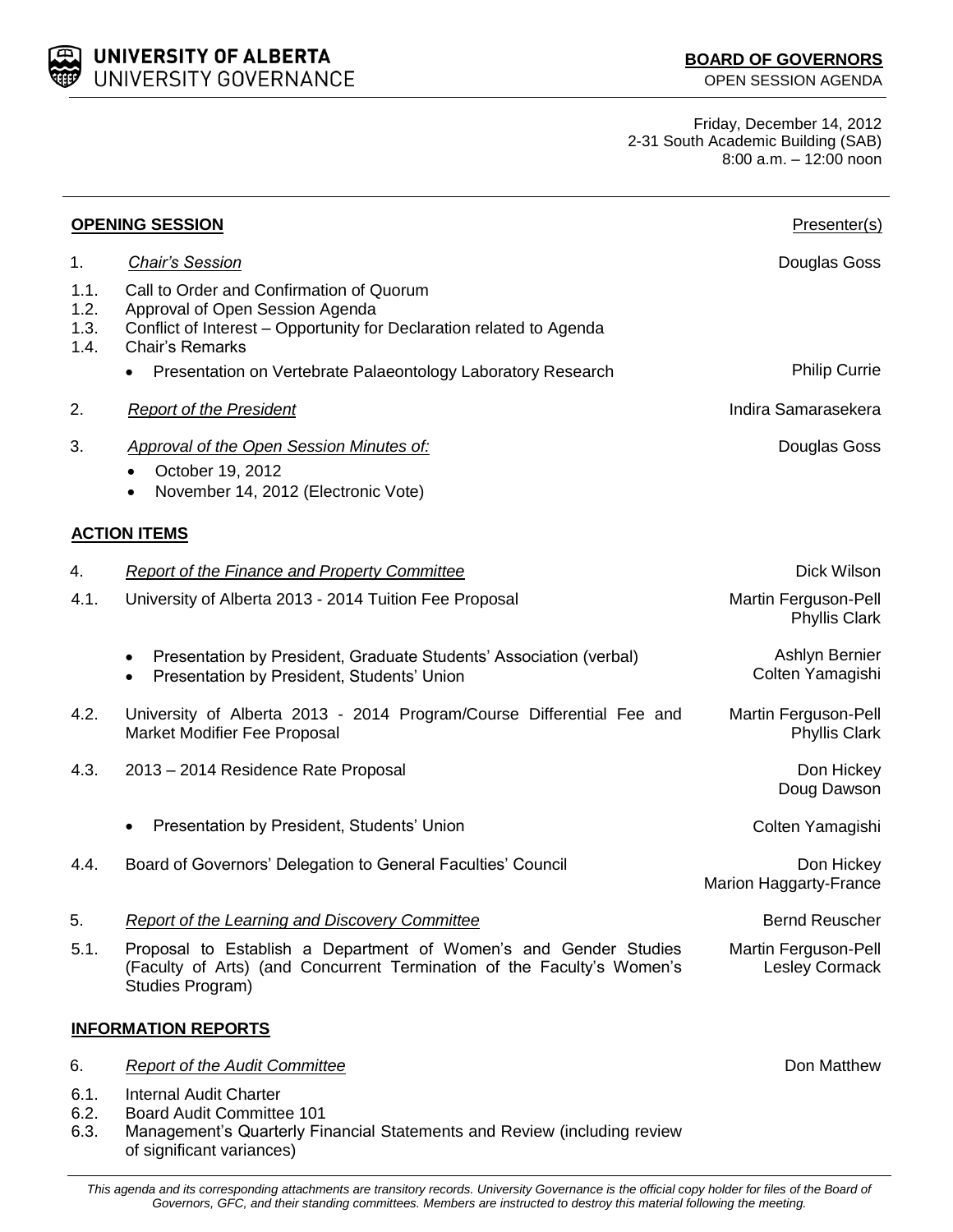| 6.4.<br>6.5.<br>6.6. | <b>Current Accounting and Financial Reporting Issues</b><br><b>Competitive Bid Exception Report</b><br>Management's Quarterly Compliance Certificate                |                       |
|----------------------|---------------------------------------------------------------------------------------------------------------------------------------------------------------------|-----------------------|
| 6.7.                 | Management's Quarterly FOIPP Compliance Certificate                                                                                                                 |                       |
| 6.8.                 | <b>Presentation on Enrolment</b>                                                                                                                                    |                       |
| 6.9.<br>6.10.        | Institutional Risk Indicator Summary and Emerging Risks<br>Summary of the OAG November 2012 Report                                                                  |                       |
| 6.11.                | Update on Risk-Based Internal Audit Plan                                                                                                                            |                       |
| 6.12.                | University Auditor's Annual Internal Audit Report - Internal Audit, Safe<br>Disclosure, Helping Individuals at Risk, and Quality Management in Clinical<br>Research |                       |
| 6.13.                | Update on the Province's Public Interest Disclosure (Whistleblower<br>Protection) Act                                                                               |                       |
| 6.14.                | External Auditor's Audit Plan and Findings                                                                                                                          |                       |
| 7.                   | <b>Report of the Finance and Property Committee</b>                                                                                                                 | Dick Wilson           |
| 7.1.<br>7.2.         | South Academic Building (SAB) Capital Expenditure Authorization Request<br>2013-14 Parking Rates                                                                    |                       |
| 7.3.<br>7.4.         | Project Management Office Quarterly Status Report<br>Functional Re-naming of Balmoral Centre to Medical Isotope and Cyclotron<br>Facility                           |                       |
| 7.5.                 | <b>Quarterly Financial Statements</b>                                                                                                                               |                       |
| 7.6.                 | 2011-12 Mandatory Non-Instructional Fees Report                                                                                                                     |                       |
| 7.7.                 | <b>Community Engagement Report on Activities</b>                                                                                                                    |                       |
| 8.                   | <b>Report of the Human Resource and Compensation Committee</b>                                                                                                      | <b>Bob Teskey</b>     |
| 8.1.<br>8.2.         | Summary of Disputes Involving Academic Staff<br>Renaissance Committee Update                                                                                        |                       |
| 9.                   | <b>Report of the Learning and Discovery Committee</b>                                                                                                               | <b>Bernd Reuscher</b> |
| 9.1.<br>9.2.         | Comments from the Acting Provost and Vice-President (Academic)<br>Comments from the Vice-President (Research)                                                       |                       |
| 9.3.                 | Academic Chapter of the Comprehensive Institutional Plan (CIP)                                                                                                      |                       |
| 10.                  | Report of the Safety, Health and Environment Committee                                                                                                              | Jim Hole              |
| 10.1.                | <b>Safety Moment</b>                                                                                                                                                |                       |
| 10.2.                | Comments from the Vice-President (Finance and Administration)                                                                                                       |                       |
| 10.3.                | Health and Safety Indicator Report                                                                                                                                  |                       |
| 11.                  | Report of the University Relations Committee                                                                                                                        | Agnes Hoveland        |
| 11.1.                | Naming Policy                                                                                                                                                       |                       |
| 11.2.<br>11.3.       | <b>Donation Return Procedure</b><br>University Philanthropy and Advancement Update                                                                                  |                       |
|                      | a) University of Alberta Initiatives/Campaigns 2012-2015                                                                                                            |                       |
|                      | b) Case for Philanthropic Support Video / Case Statement                                                                                                            |                       |
| 11.4.                | <b>University Relations Report</b>                                                                                                                                  |                       |
| 11.5.                | <b>Community Engagement: Report on Activities</b>                                                                                                                   |                       |
|                      | <b>REGULAR REPORTS</b>                                                                                                                                              |                       |

12.1. Chancellor's Report **Ralph Young** Ralph Young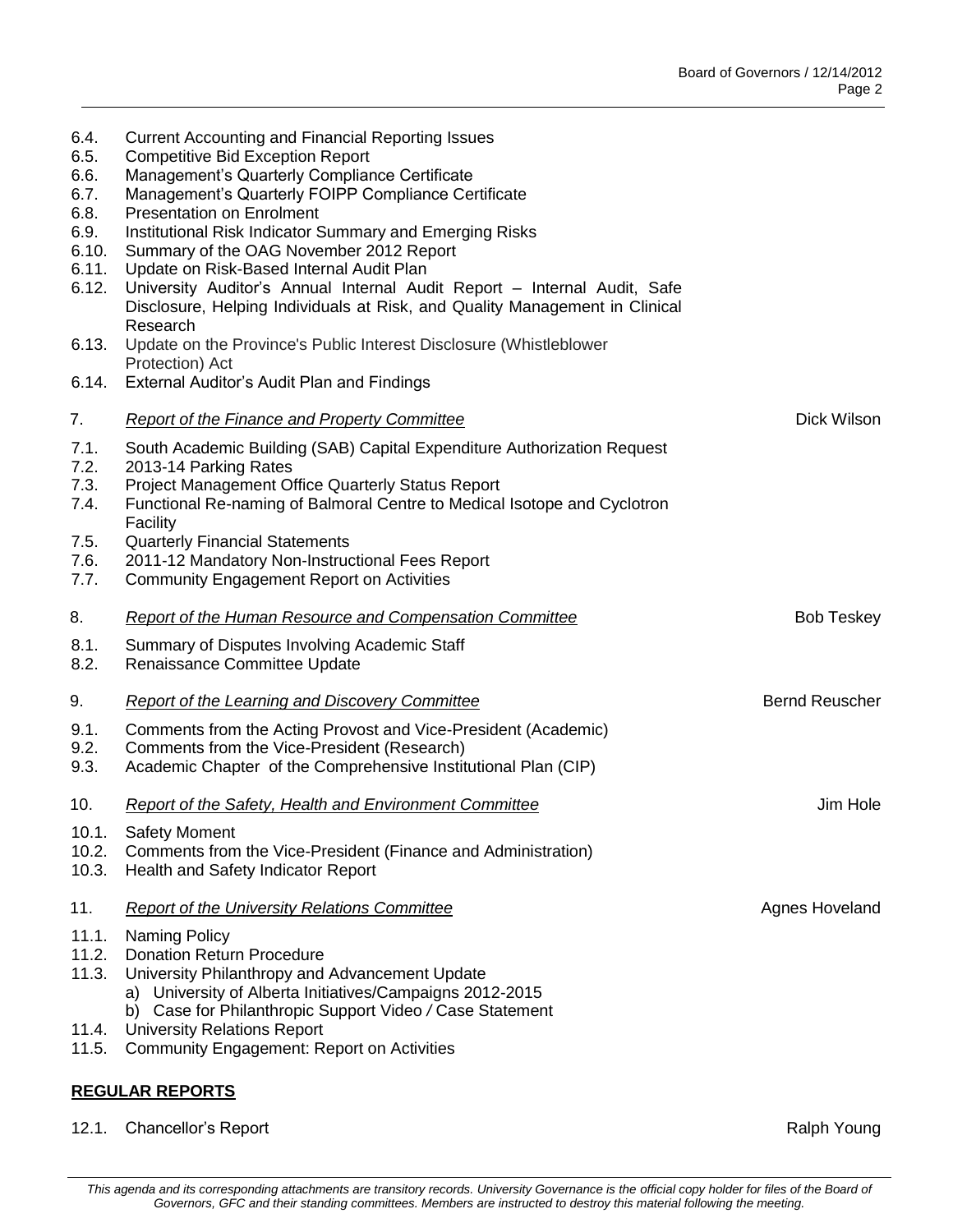| 12.2.<br>12.3.<br>12.4.<br>12.5.<br>12.6.<br>12.7. | Alumni Association<br>Students' Union (including 2011-12 financial statements)<br>Graduate Students' Association (including 2011-12 financial statements)<br>Association of Academic Staff of the University of Alberta<br>Non-Academic Staff Association<br><b>General Faculties Council</b> | Don Fleming<br>Jim Hole<br>Colten Yamagishi<br>Ashlyn Bernier<br>Wayne Renke<br>Christopher Pu<br>Mike Belosevic |  |  |  |
|----------------------------------------------------|-----------------------------------------------------------------------------------------------------------------------------------------------------------------------------------------------------------------------------------------------------------------------------------------------|------------------------------------------------------------------------------------------------------------------|--|--|--|
| 13.                                                | Board Chair and Board Member Activity Report<br>University of Alberta Board of Governors Mandate and Roles Document                                                                                                                                                                           | Douglas Goss                                                                                                     |  |  |  |
|                                                    | <b>ACTION ITEM</b>                                                                                                                                                                                                                                                                            |                                                                                                                  |  |  |  |
| 13.1                                               | <b>Board Committee Appointments</b>                                                                                                                                                                                                                                                           | Douglas Goss<br>Marion Haggarty-France                                                                           |  |  |  |
| <b>REGULAR REPORTS</b>                             |                                                                                                                                                                                                                                                                                               |                                                                                                                  |  |  |  |
| 14.                                                | <b>Other Business</b>                                                                                                                                                                                                                                                                         | Douglas Goss                                                                                                     |  |  |  |
| 15.                                                | <b>Reminder of Board Events</b><br>Board of Governors and Staff Associations Dinner: February 7, 2013<br>$\bullet$<br>Board of Governors Meeting: February 8, 2013 - 8:00 am - 12:00 noon<br>$\bullet$<br>Board of Governors Budget Briefing: February 8, 2013 - 1:00 - 3:00 pm               | Douglas Goss                                                                                                     |  |  |  |

16. *Conclusion of Open Session*